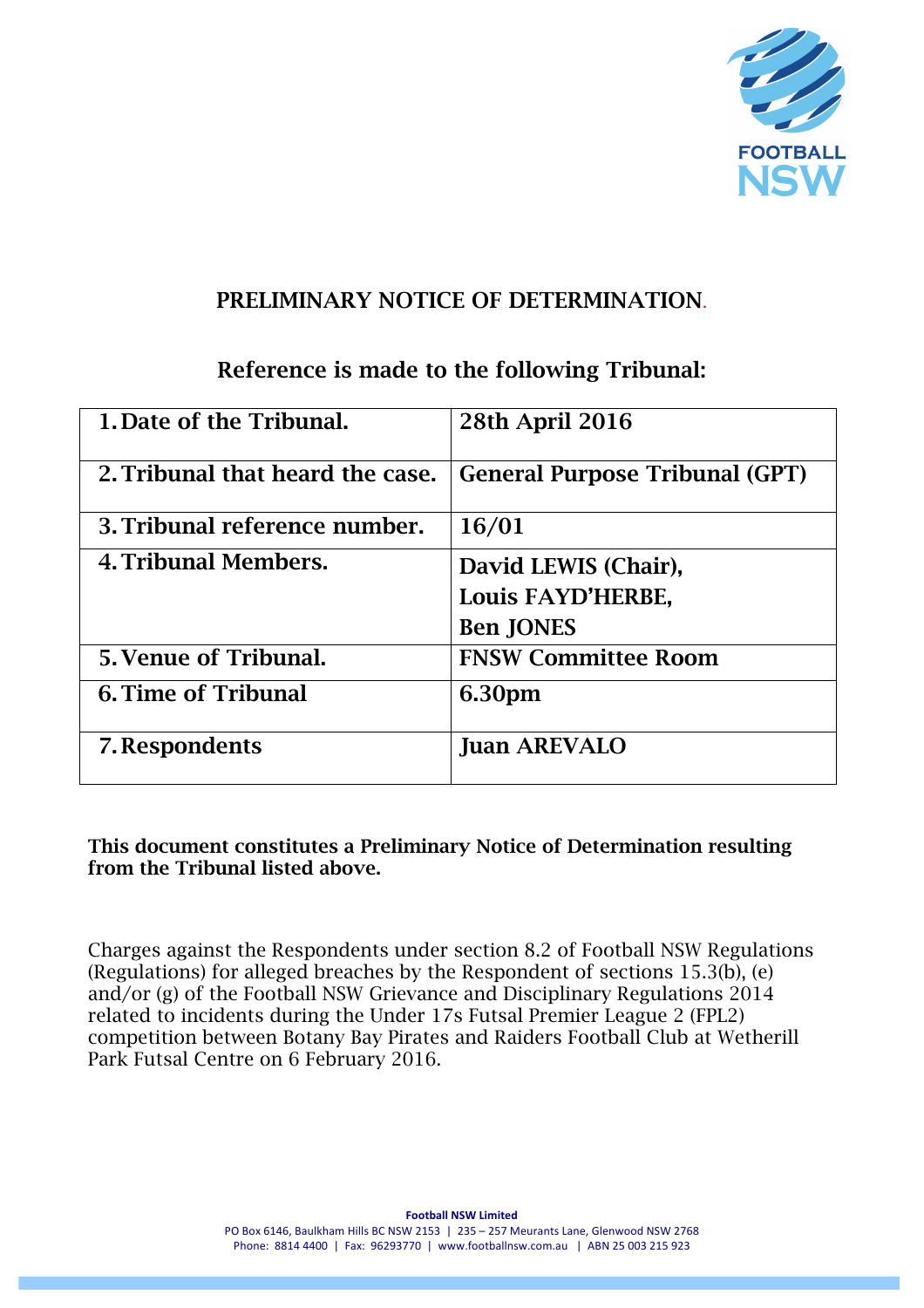## Summation of the Tribunal:

The Tribunal found that the evidence and admissions:

In part supported Charge 1 brought against the Respondent. The Tribunal found that the Respondent entered the Field of Play without authorisation and participated in a "disturbance" involving other Spectators. The Tribunal found that the Respondent did NOT punch a Spectator.

### Determination of the Tribunal:

The Respondent pleaded GUILTY to part of Charge 1 related to the relevant incidents.

#### Sanctions Imposed

The Tribunal imposed the minimum sanction on the Respondent under Table C, Number 7 – Other Offences by Participants: *"Other offences by Players and team Officials as specified in Match Official Reports"* under the 2014 Regulations*.*

The Respondent is suspended for two (2) Fixtures for the offence under Charge 1 from all Football related activities, including coaching and spectating commencing 29 April 2016.

#### Fines Imposed

NIL